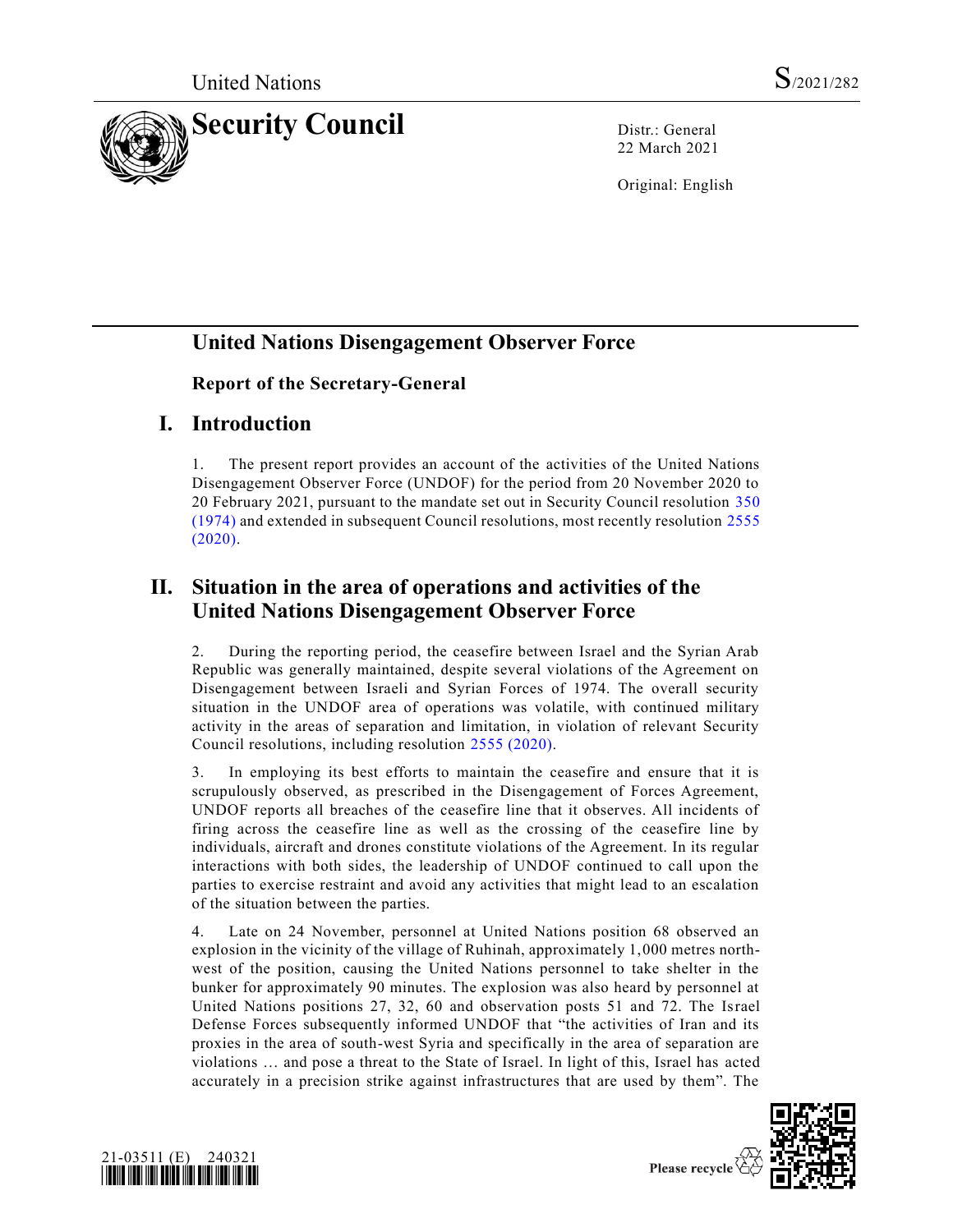Israel Defense Forces also stated "we demand that Syria takes responsibilities for the activities that occur in its territory, to prevent violations of agreements an d to take action in removing all of Iran and its proxies' forces and weaponry from the area" . UNDOF deployed patrols in efforts to ascertain the location of the strike, but the patrols were unable to identify the point of impact.

5. In the early hours of 25 November, personnel at observation post 51 and the United Nations Charlie gate reported observing six explosions on the eastern horizon. Open sources reported airstrikes were carried out on the same day in southern Damascus and in the vicinity of Kiswah.

6. Late on 6 January, United Nations personnel at observation post 73 observed five tracer rounds of unknown calibre being fired from a location in the area of limitation north-east of their position, across the area of separation in a south-easterly direction, with two of them exploding mid-air. The Israel Defense Forces subsequently informed UNDOF that "the activities of Iran and its proxies in the area southwest of the Syrian Arab Republic and specifically within the AOS [area of separation] are violations of the Disengagement Agreement". Open sources reported on 6 January Israel Defense Forces airstrikes targeting locations in Kiswah, Sahnaya and Dimas.

7. Late on 3 February, United Nations personnel at positions 10A, 27, 60, 68 and observation post 51 and Camp Faouar observed flares, anti-aircraft fire and two explosions in the area of limitation. Early on 4 February, the Israel Defense Forces informed UNDOF that "Israel has carried out a precision strike against infrastructure that are being utilized by proxies for transfers of weaponry and mobilization against the state of Israel in Damascus International Airport … Israel is interested in quiet and regional stability and warns that it will respond severely against all action from Syrian territory against Israel".

8. In letters addressed to the President of the Security Council and myself, the Permanent Representative of the Syrian Arab Republic conveyed information from his Government according to which Israel had launched attacks on locations in the Syrian Arab Republic in violation of the Disengagement of Forces Agreement. In a letter dated 7 January [\(S/2021/23\)](https://undocs.org/en/S/2021/23), the Permanent Representative relayed the information that Israel had launched, on that same day, successive rocket bursts at the southern part of the Israeli-occupied Golan. On 13 January, the Permanent Representative conveyed his Government's understanding that, early on that day, Israel had carried out airstrikes on the cities of Dayr al-Zawr and Albu Kamal in the Syrian Arab Republic (see [S/2021/46\)](https://undocs.org/en/S/2021/46). On 22 January, the Permanent Representative reported that on that same day, an attack by Israel in the vicinity of Hama had r esulted in eight civilian casualties, including the death of four members of one family (see  $S/2021/73$ ). In addition, in a letter dated 4 February  $(S/2021/111)$ , the Permanent Representative conveyed his Government's position that Israel had launched, on 3 February, successive rocket bursts from the Israeli-occupied Golan towards the southern zone of the territory of the Syrian Arab Republic.

9. On 15 December, United Nations personnel at observation post 73 observed two individuals, one in a vehicle and the other armed with an assault rifle outside the vehicle, in the area of separation. Around the same time, an Israel Defense Forces patrol was observed on the Alpha side (Israeli-occupied Golan) approximately 800 metres from the armed individual. UNDOF engaged the Syrian authorities and the Israel Defense Forces during this observation owing to the potential confrontation that could have resulted from the presence of the armed individual in the vicinity of the Israel Defense Forces patrol. Both the individuals and the Israel Defense Forces subsequently departed the area.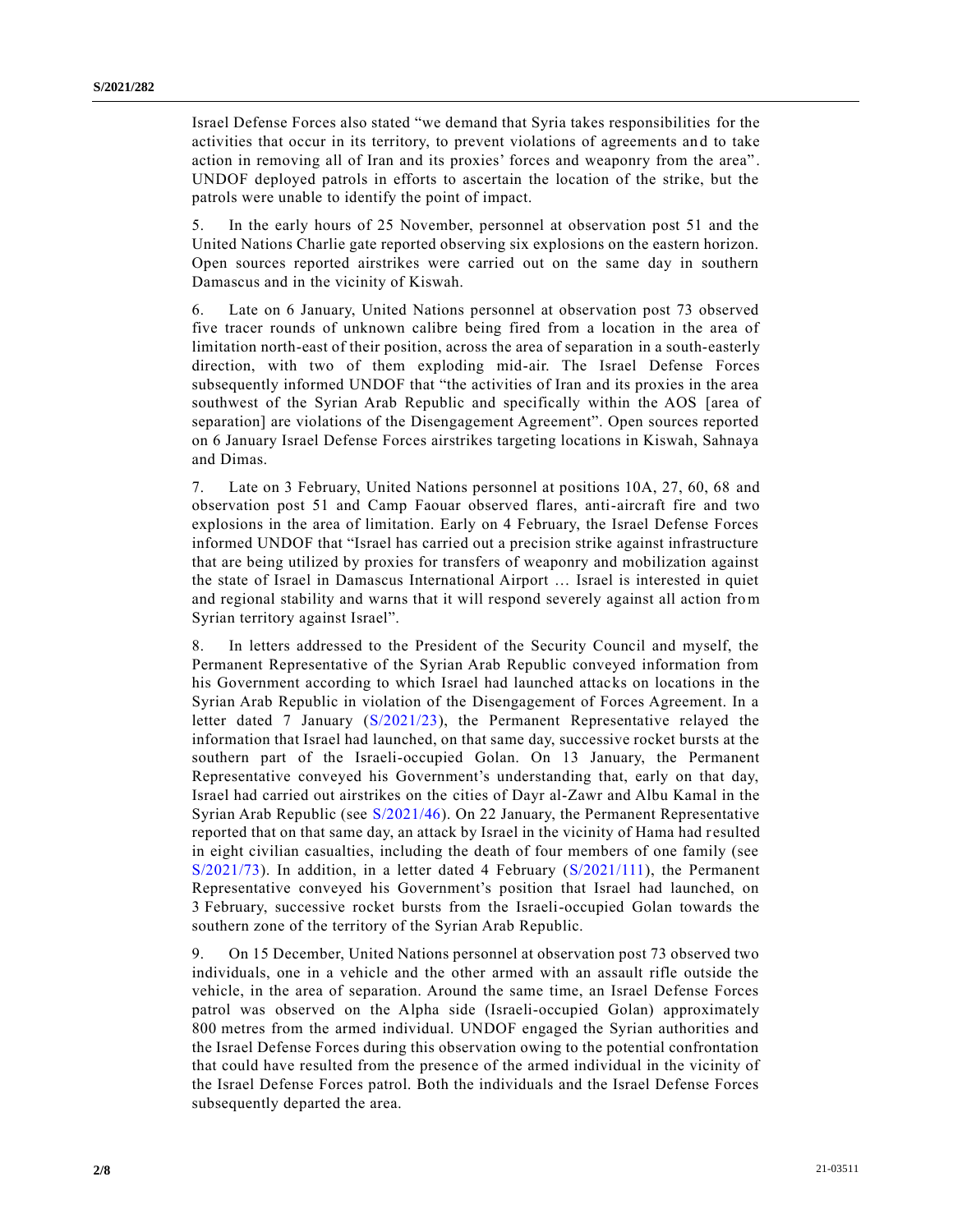10. Military violations on the Alpha side included the presence of Iron Dome systems, artillery systems and a multi-launch rocket system within the area of limitation, which are considered unauthorized military equipment in the area of limitation, pursuant to the terms of the Disengagement of Forces Agreement. On 31 December, United Nations personnel at Camp Ziouani heard 49 heavy explosions within a two-hour period, which UNDOF assessed as having been part of training exercises conducted by the Israel Defense Forces on the Alpha side.

11. UNDOF continued to observe daily crossings of the ceasefire line by unidentified individuals from the Bravo side. UNDOF assessed that these individuals were shepherds and farmers from the surrounding areas tending livestock and hunters carrying hunting weapons. The Israel Defense Forces continued to express deep concern about these crossings, which they stated were a threat to the safety and security of Israel Defense Forces personnel operating in proximity of the ceasefire line. The Israel Defense Forces personnel increased their operations in response to these crossings, including by firing warning shots on 11 occasions to discourage individuals from the Bravo side from approaching the Israeli technical fence.

12. On 2 February, the Syrian authorities informed UNDOF that a Syrian national had been apprehended by the Israel Defense Forces, who later informed UNDOF that the individual was detained and apprehended after crossing the ceasefire line south of Burayqah. On 3 February, UNDOF, in consultation with the parties, assisted the International Committee of the Red Cross in facilitating the return of the Syrian national to the Bravo side through the Qunaytirah crossing. On 7 February, the Syrian authorities informed UNDOF that the Israel Defense Forces had apprehended and detained another Syrian civilian. The Israel Defense Forces subsequently confirmed to UNDOF that they had apprehended a "suspicious" Syrian national who had crossed the ceasefire line and had taken him into custody for questioning. On 18 February, UNDOF, in consultation with the parties and in coordination with the International Committee of the Red Cross, facilitated the return of two civilians, including the individual apprehended and detained by the Israel Defense Forces on 7 February, from the Alpha side to the Bravo side through the Qunaytirah crossing. The other individual had reportedly been apprehended and detained by the Israel Defense Forces on 13 February for also allegedly crossing the ceasefire line.

13. Sporadic heavy explosions, bursts of heavy machine gun and small arms fire persisted throughout the reporting period in the areas of separation and limitation on the Bravo side. UNDOF assessed this military activity as related to the controlled detonations of unexploded ordnance as part of clearance and training by the Syrian armed forces. UNDOF observed an increase in the presence of Syrian armed forces personnel, some of whom were armed, staffing a number of checkpoints within the area of separation in violation of the Agreement on Disengagement. UNDOF also observed, on several occasions, the presence of Syrian anti-aircraft guns within the area of limitation.

14. On 12 occasions during the reporting period, UNDOF observed drones flying in the area of separation. UNDOF was not in a position to determine the points of origin of the drones or to attribute responsibility for them to either party.

15. UNDOF protested to the parties all violations of the Disengagement of Forces Agreement that it had observed, including the firing into and across the area of separation as well as across the ceasefire line, the presence of unauthorized equipment and personnel in the areas of separation and limitation and the crossings of the ceasefire line by civilians from the Bravo side. UNDOF closely liaised with the parties, including during periods of heightened tension, to de-escalate the situation.

16. During the reporting period, the security situation on the Bravo side deteriorated, with open sources reporting increased attacks by unknown armed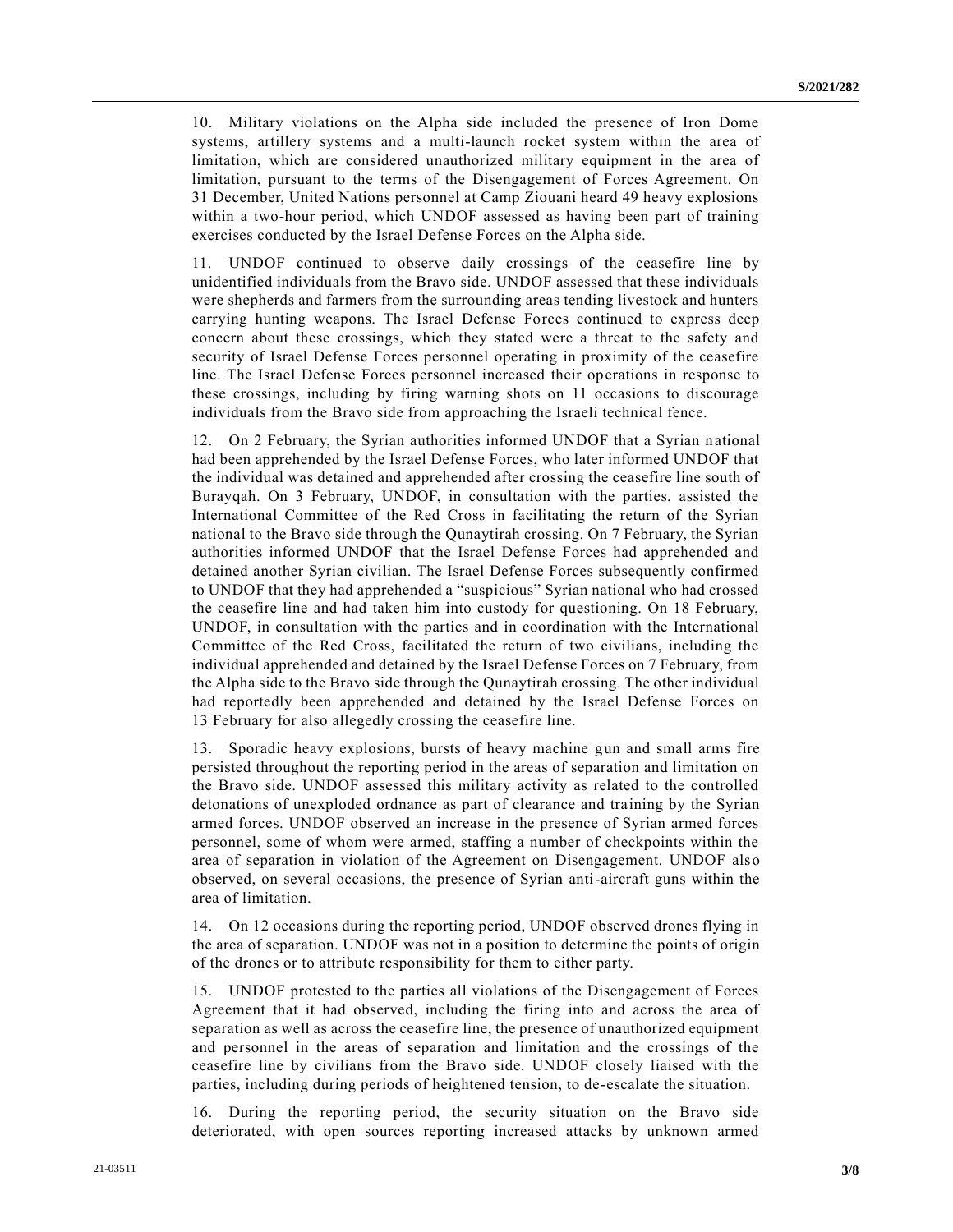elements involving the use of improvised explosive devices or small arms fire targeting Syrian security forces on or close to UNDOF patrol routes in the area of operations. In the southern part of the area of operations, the security situation continued to be volatile, with open sources reporting several attacks, including improvised explosive devices and assassinations targeting Syrian security forces checkpoints and convoys, other government authorities and former members of armed opposition groups. Such security incidents continued to reportedly occur closer to the UNDOF area of operations, namely in Jasim, Nawa, Saham al-Jawlan, Tasil and Tafas, including in the vicinity of UNDOF patrol routes.

17. Recent activity linked to ongoing tensions in Tafas has led to an increased risk of collateral damage to UNDOF in the short term. On 24 January, open sources reported Syrian armed forces launching a large-scale operation in the vicinity of Tafas, resulting in the deterioration for a short period in the security situation in the area of limitation on the Bravo side. This operation was reportedly followed by at least eight coordinated armed attacks on Syrian security forces checkpoints by unknown armed elements, which intensified on 28 January, including close to an UNDOF patrol route in the vicinity of Mughr al-Mir. An improvised explosive device attack in Sayda was reported on 29 January, as were separate armed attacks on Syrian security forces checkpoints in Jaba and Qahtaniyah, close to UNDOF patrol routes, in the area of separation on 30 January. In response to the deterioration in the security situation, Syrian armed forces reportedly deployed reinforcements to areas around Tafas, Muzayrib and Yadudah. In addition, low-intensity violence in Dar'a Governorate, which periodically escalated into larger armed clashes, continued to be reported. Although UNDOF personnel were not directly threatened, the risk of collateral damage cannot be ruled out.

18. UNDOF continues to implement its mandate in the context of the measures adopted by the authorities of the Syrian Arab Republic and Israel to control the coronavirus disease (COVID-19) outbreak. These measures include limitations on the movement of United Nations personnel and their mandatory testing and quarantine after any cross-border movement. Since early March 2020, the Alpha side has continued to restrict the movement of UNDOF and Observer Group Golan personnel through the Qunaytirah crossing, which it opens only on a case-by-case basis, affecting the operational and administrative activities of UNDOF. UNDOF has continued to liaise with the Israel Defense Forces with regard to their facilitation of the crossing of UNDOF and Observer Group Golan personnel at the Qunaytirah crossing, in particular the need for United Nations personnel to cross u sing only documents issued by UNDOF at the Alpha gate and to return to the established crossing procedures.

19. On 8 January, four UNDOF personnel tested positive for COVID-19. Contact tracing was conducted, resulting in a number of personnel being placed in quarantine and movement out of the two affected United Nations positions being restricted. Between 9 and 23 January, 28 UNDOF military personnel and five civilian staff (one national and four international) tested positive for COVID-19. As at 20 February, all UNDOF personnel who had tested positive for COVID-19 had recovered.

20. UNDOF continued to implement the necessary measures aimed at maintaining operational capability and limiting the potential spread of COVID-19 in the Force. These measures included telecommuting arrangements for national and international civilian personnel as well as the disinfection of offices and common spaces and vehicles entering the camps.

21. Both parties continued to suspend inspections conducted by Observer Group Golan in the areas of limitation, citing COVID-19 as the reason for the suspension.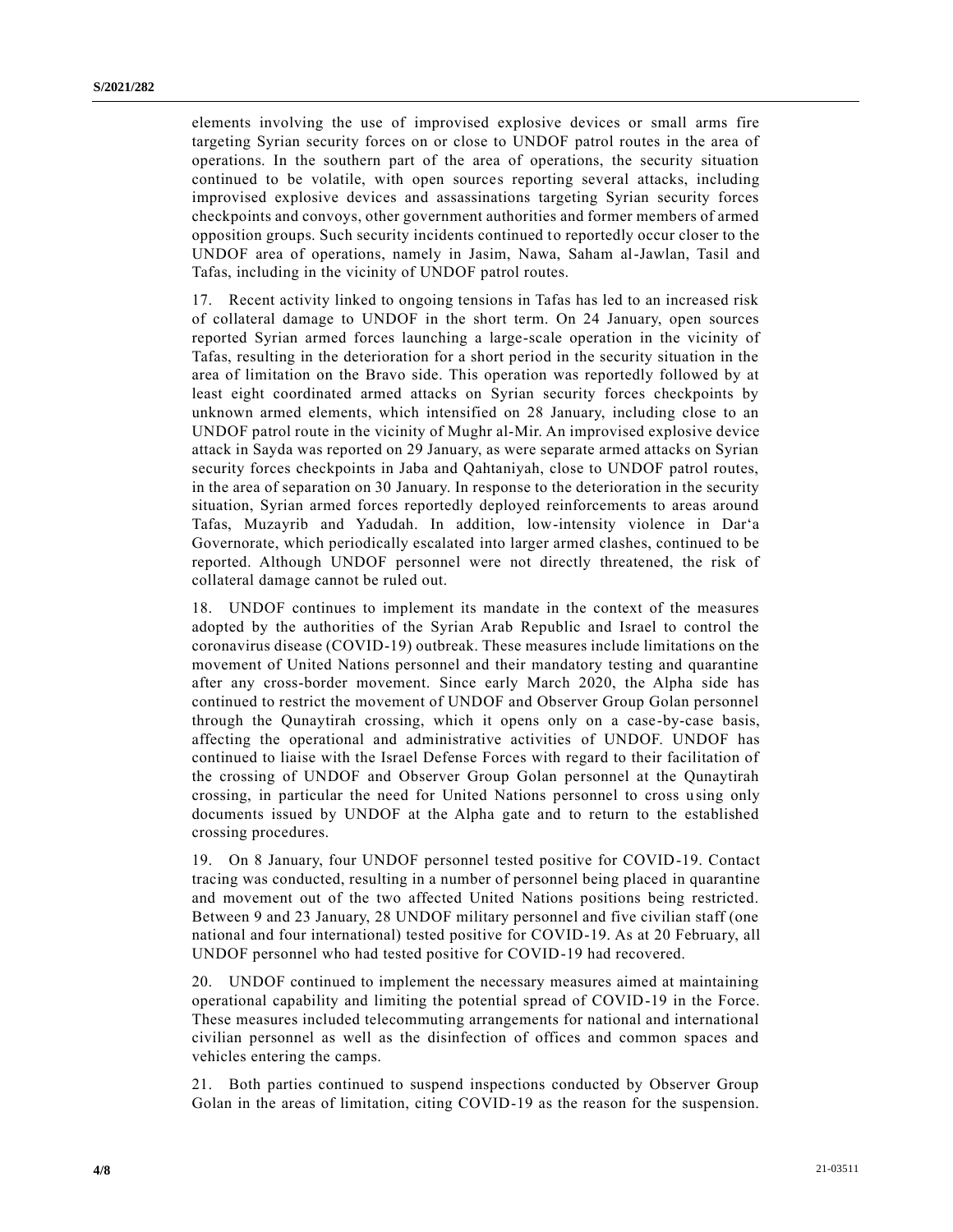Neither party agreed to the inspection mechanisms, including social distancing, that UNDOF recommended to them, in order to resume inspections.

22. As part of the return to full mandate implementation, UNDOF had resumed the restoration, including repainting and refurbishment, of the barrels marking the ceasefire line, which had ceased for security reasons and continues to be temporarily suspended owing to COVID-19 restrictions.

23. Progress in the incremental return of UNDOF to the Bravo side continued despite being slowed by the restrictions on construction due to COVID-19 control measures. Additional work to extend position 60 continued. The reconstruction of observation post 71 continued, albeit at a slower pace owing to inclement weather conditions, and is estimated to be completed in June 2021.

24. UNDOF operations continued to be supported by the military observers of the United Nations Truce Supervision Organization in Observer Group Golan, who are under the operational control of UNDOF and maintain seven fixed observation posts and one temporary observation post along the ceasefire line. The focus of Observer Group Golan remains on continuous static observation and situational awareness.

25. UNDOF monthly operational patrols continued on routes in the areas of separation and limitation, with 1,317 operational activities carried out in November 2020, 1,559 completed in December 2020 and 1,166 completed in January 2021. UNDOF patrol routes covered approximately 97 per cent of the area of separation and some 55 per cent of the area of limitation.

26. The movement of UNDOF personnel through Lebanon continued to be restricted owing to measures related to COVID-19 and Lebanese administrative requirements. The route between Beirut and Damascus, via the Judaydah and Masna' border crossing, which is a primary resupply route for UNDOF, remained open for the commercial movement of goods.

27. The UNDOF assessment was that there continued to be a significant threat to United Nations personnel in the UNDOF area of operations from explosive remnants of war, including unexploded ordnance and mines, as well as a probable threat from the possible presence of sleeper cells of armed groups. In addition, the deterioration in the security situation in the central part of the area of operations and the continued volatile security situation in the southern part have slowed the progress in the opening of new patrol routes.

28. UNDOF continued to conduct and update its contingency planning for the reinforcement and evacuation of positions and observation posts on both the Alpha and Bravo sides, in addition to regular rehearsals, exercises and training for identified contingencies. Risk mitigation measures, including force protection measures, continued to be developed at positions and observation posts and at the operational base at Camp Ziouani and headquarters at Camp Faouar.

29. As at 20 February, UNDOF comprised 1,091 troops, including 60 women peacekeepers. Troops are deployed from Bhutan (2), Czechia (4), Fiji (135), Ghana (3), India (198), Ireland (132), Nepal (403) and Uruguay (214). In addition, 75 military observers from Observer Group Golan, including 13 women military observers, assisted UNDOF in carrying out its tasks.

### **III. Implementation of Security Council resolution [338 \(1973\)](https://undocs.org/en/S/RES/338(1973))**

30. In its resolution [2555 \(2020\),](https://undocs.org/en/S/RES/2555(2020)) the Security Council called upon the parties concerned to immediately implement its resolution [338 \(1973\).](https://undocs.org/en/S/RES/338(1973)) It decided to renew the mandate of UNDOF for a period of six months, until 30 June 2021, and requested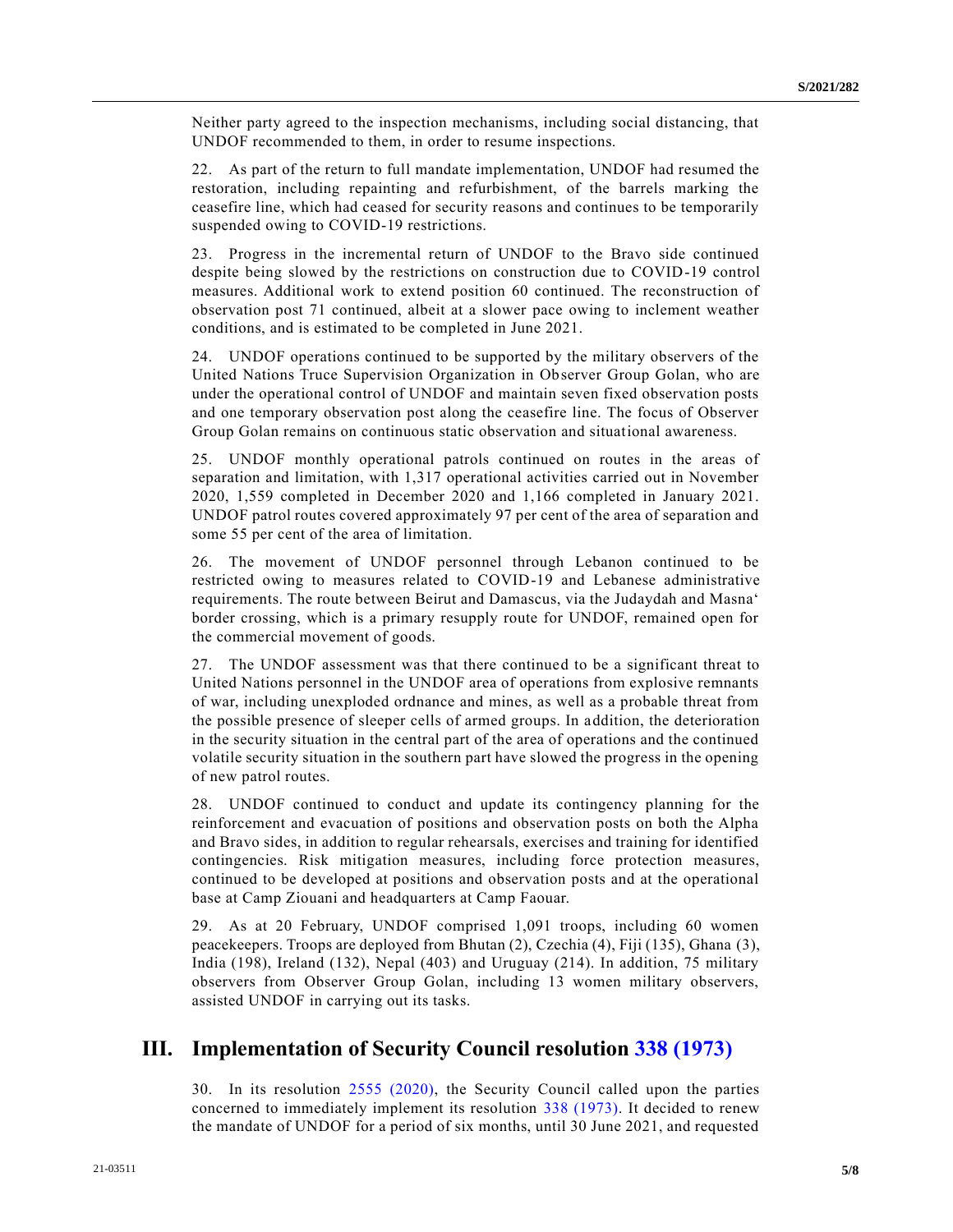the Secretary-General to report every 90 days on developments in the situation and the measures taken to implement resolution [338 \(1973\).](https://undocs.org/en/S/RES/338(1973)) The search for a peaceful settlement of the conflict in the Middle East, in particular the efforts made at various levels to implement resolution [338 \(1973\),](https://undocs.org/en/S/RES/338(1973)) was addressed in my report on the situation in the Middle East [\(A/75/297\)](https://undocs.org/en/A/75/297), submitted pursuant to General Assembly resolution [74/14,](https://undocs.org/en/A/RES/74/14) entitled "The Syrian Golan".

31. Since the discontinuation of indirect peace talks in December 2008, there have been no negotiations between the parties. The Syrian conflict further reduces the prospects for their resumption and for progress towards peace between Israel and the Syrian Arab Republic. I look forward to a peaceful resolution of the conflict in the Syrian Arab Republic and the resumption of efforts towards a comprehensive, just and durable peace settlement, as called for by the Security Council in its resolution [338 \(1973\)](https://undocs.org/en/S/RES/338(1973)) and other relevant resolutions.

### **IV. Observations**

32. I am concerned about the continued violations of the Disengagement of Forces Agreement during the reporting period, in a particularly volatile time for the region, including the breach of the ceasefire that occurred on 24 November and 3 February, which also posed a significant risk to UNDOF personnel. The Israel Defense Forces should refrain from firing across the ceasefire line. I remain concerned by the continued presence of the Syrian armed forces in the area of separation. There should be no military forces in the area of separation other than those of UNDOF. The continued presence of unauthorized weapons and equipment in the area of limitation on both the Alpha and the Bravo sides are also of concern. These developments are in violation of the Disengagement of Forces Agreement. I urge the parties to the Agreement to exercise utmost restraint and comply with the Agreement. I continue to encourage members of the Security Council to support efforts to sensitize both parties to the risk of escalation and the need to preserve the ceasefire between Israel and the Syrian Arab Republic.

33. It remains critical that the parties maintain their liaison with UNDOF. All violations of the ceasefire line increase tensions between the signatories to the Disengagement of Forces Agreement and contribute to undermining stability in the area. The continued liaison by UNDOF with the parties has contributed to de-escalation during times of heightened tension.

34. The continued commitment of both Israel and the Syrian Arab Republic to the Disengagement of Forces Agreement and support for the presence of UNDOF remain essential. The full return of UNDOF to the area of separation continues to be a priority for the Force. I count on the continued cooperation of both parties to facilitate the advancement of the Force's plans for an incremental return to operations and positions in the area of separation and to ensure that the Force can implement its mandate fully, including inspections on both sides. At the same time, the parties must continue to support the enhancement of the liaison function of UNDOF.

35. Given the worrying trend of continued violations of the Disengagement of Forces Agreement, the safety and security of military and civilian personnel in UNDOF and Observer Group Golan are of particular concern. It is therefore of particular importance that the Security Council continue to bring its influence to bear on the parties concerned to ensure that UNDOF is accorded the ability to operate in a safe and secure manner and is allowed to operate freely in accordance with the Disengagement of Forces Agreement. It remains important that the parties also continue to facilitate the deployment of all personnel to UNDOF for effective mandate implementation.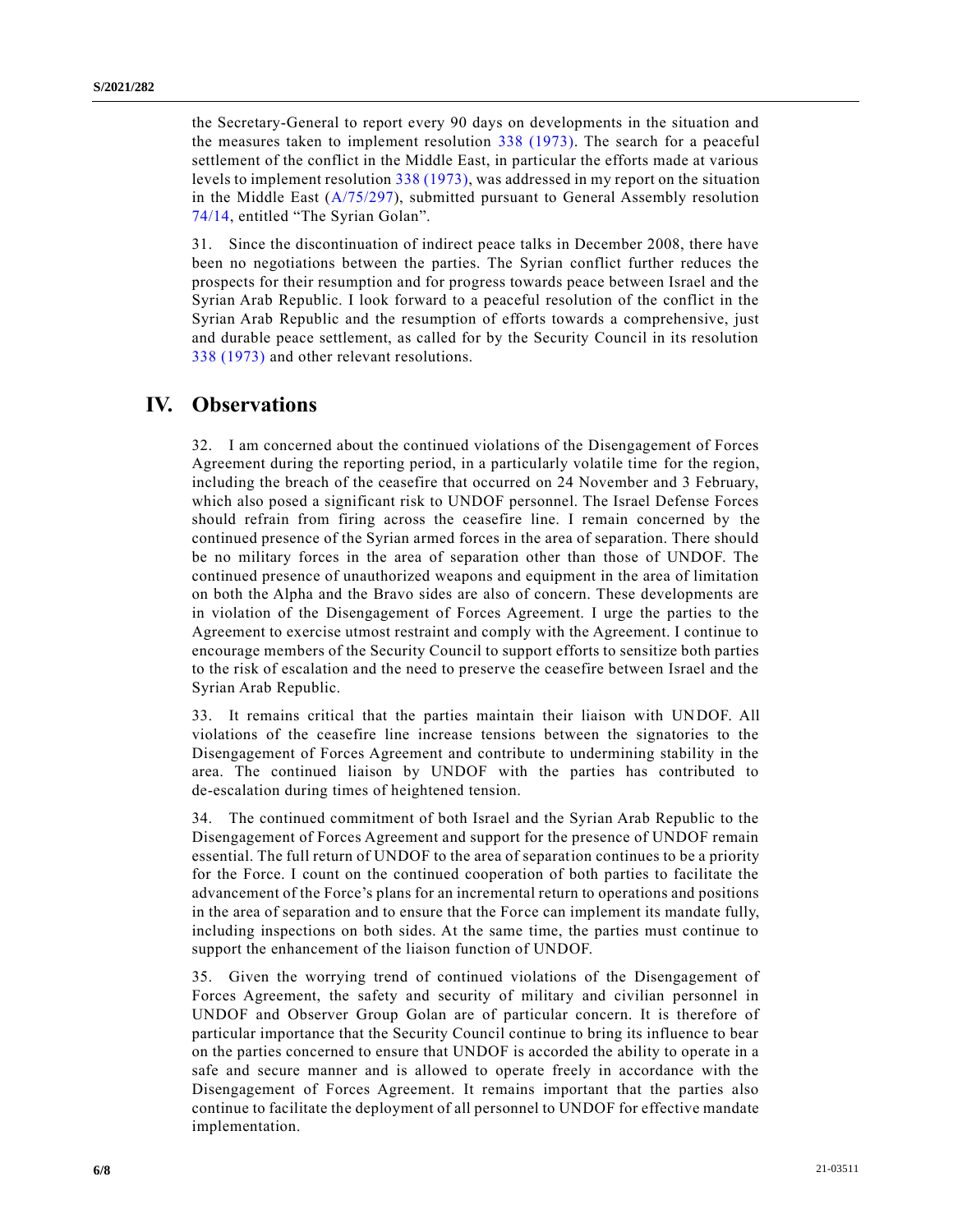36. The continued support of Member States, and in particular the confidence and commitment of troop-contributing countries in UNDOF, remain key factors in the Force's ability to carry out its mandate. I am grateful to the Governments of Bhutan, Czechia, Fiji, Ghana, India, Ireland, Nepal and Uruguay for their contributions and the commitment, resolve and consummate professionalism of their military personnel in UNDOF. I am also thankful to the Member States that have contributed military observers to the United Nations Truce Supervision Organization.

37. In conclusion, I wish to express my appreciation to the Head of Mission and Force Commander, Lieutenant General Ishwar Hamal, and to the military and civilian personnel serving under his leadership in UNDOF and the military observers in Observer Group Golan, who continue to perform the important tasks assigned to them by the Security Council with efficiency and commitment, under extremely challenging circumstances.